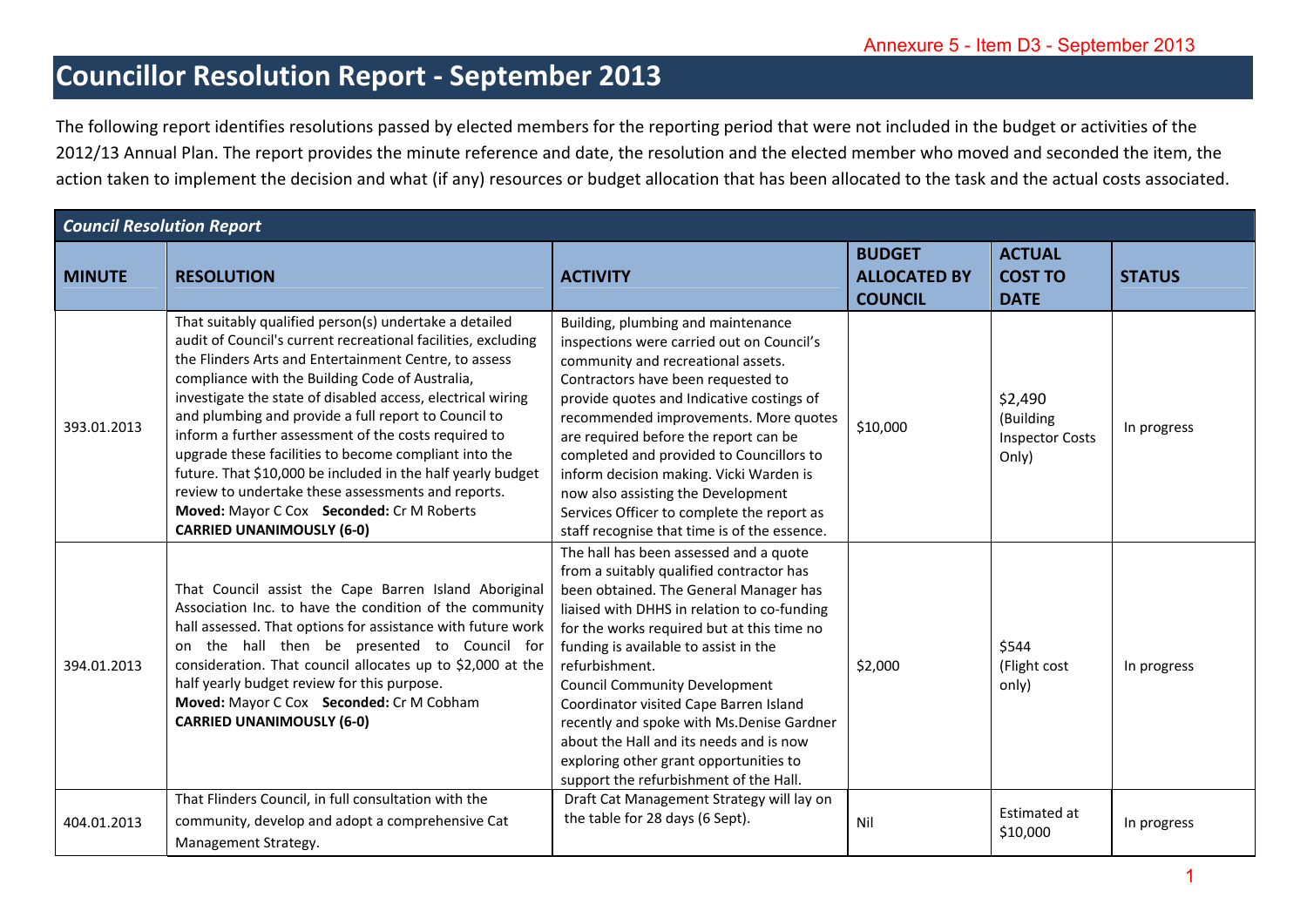|                                  |                                                                                                                                                                                                                                                                                                                                                                                                                                                                                                                         |                                                                                                                                                                                                                                                                                         | Annexure 5 - Item D3 - September 2013                  |                                                |                   |
|----------------------------------|-------------------------------------------------------------------------------------------------------------------------------------------------------------------------------------------------------------------------------------------------------------------------------------------------------------------------------------------------------------------------------------------------------------------------------------------------------------------------------------------------------------------------|-----------------------------------------------------------------------------------------------------------------------------------------------------------------------------------------------------------------------------------------------------------------------------------------|--------------------------------------------------------|------------------------------------------------|-------------------|
| <b>Council Resolution Report</b> |                                                                                                                                                                                                                                                                                                                                                                                                                                                                                                                         |                                                                                                                                                                                                                                                                                         |                                                        |                                                |                   |
| <b>MINUTE</b>                    | <b>RESOLUTION</b>                                                                                                                                                                                                                                                                                                                                                                                                                                                                                                       | <b>ACTIVITY</b>                                                                                                                                                                                                                                                                         | <b>BUDGET</b><br><b>ALLOCATED BY</b><br><b>COUNCIL</b> | <b>ACTUAL</b><br><b>COST TO</b><br><b>DATE</b> | <b>STATUS</b>     |
|                                  | Moved: Mayor Carol Cox Seconded: Cr P Rhodes<br><b>CARRIED UNANIMOUSLY (6-0)</b>                                                                                                                                                                                                                                                                                                                                                                                                                                        |                                                                                                                                                                                                                                                                                         |                                                        |                                                |                   |
| 454.02.2013                      | That Flinders Council engage the services of a Conflict<br>Resolution Mediator (or similar) to assist Councillors and<br>any relevant staff members to positively address long-<br>standing & ongoing unresolved conflict issues.<br>Moved: Cr M Cobham Seconded: Deputy Mayor D<br>Williams<br>CARRIED (4-3)<br>For: Mayor C Cox, Deputy Mayor D Williams, Cr M<br>Cobham, Cr M Roberts<br>Against: Cr P Rhodes, Cr G Willis, Cr R Wise                                                                                | Unable to comply with the resolution due<br>to some elected members not availing<br>themselves for the mediation session. As<br>this is a formal resolution of Council it will<br>stay on the books and in these reports until<br>such time as it is actioned or formally<br>rescinded. |                                                        |                                                | Unable to action  |
| 456.02.2013                      | That Council direct resources to assist the Flinders Island<br>Sports Club committee to investigate ways to ensure<br>future sustainability of the Club, with a view to ensuring<br>the long term viability of this important community asset.<br>Moved: Deputy Mayor D Williams Seconded: Cr G Willis<br><b>CARRIED UNANIMOUSLY (7-0)</b>                                                                                                                                                                              | The General Manager is engaged with the<br>Club is assessing options for the future.                                                                                                                                                                                                    | Nil                                                    | Nil                                            | In progress       |
| 483.03.2013                      | That Whitemark's Bakery Park be the location for a<br>Bicycle Rack.<br>Moved: Cr M Cobham Seconded: Cr P Rhodes<br><b>CARRIED UNANIMOUSLY (7-0)</b>                                                                                                                                                                                                                                                                                                                                                                     | In progress. Bike rack has been ordered.                                                                                                                                                                                                                                                | \$1,000                                                | \$0                                            | Awaiting delivery |
| 484.03.2013                      | That Council agrees to the installation of a series of<br>Outdoor Exercise Stations (funded via a \$30,000 grant<br>from Healthy Islands Project) on the land leased by<br>Council and commonly known as the Whitemark<br>Foreshore. Additionally that Council provides "in-kind"<br>support i.e. site works and equipment installation to the<br>value of \$5000. This sum of money to come from<br>Council's Public Open Space fund.<br>Moved: Cr M Cobham<br>Seconded: Cr R Wise<br><b>CARRIED UNANIMOUSLY (7-0)</b> | In progress. This directive is included in the<br>2013/2014 Annual Plan for completion                                                                                                                                                                                                  | \$5,000                                                | \$0                                            | In progress       |
| 485.03.2013                      | That Council re-directs the sum of \$10,000 from the<br>Whitemark Entry Project to the Whitemark Foreshore<br>Project and that the combined funds of \$20,000 be used                                                                                                                                                                                                                                                                                                                                                   | In progress. This directive is included in the<br>2013/2014 Annual Plan for completion.                                                                                                                                                                                                 | \$30,000                                               | \$0                                            | In progress       |
|                                  |                                                                                                                                                                                                                                                                                                                                                                                                                                                                                                                         |                                                                                                                                                                                                                                                                                         |                                                        |                                                | റ                 |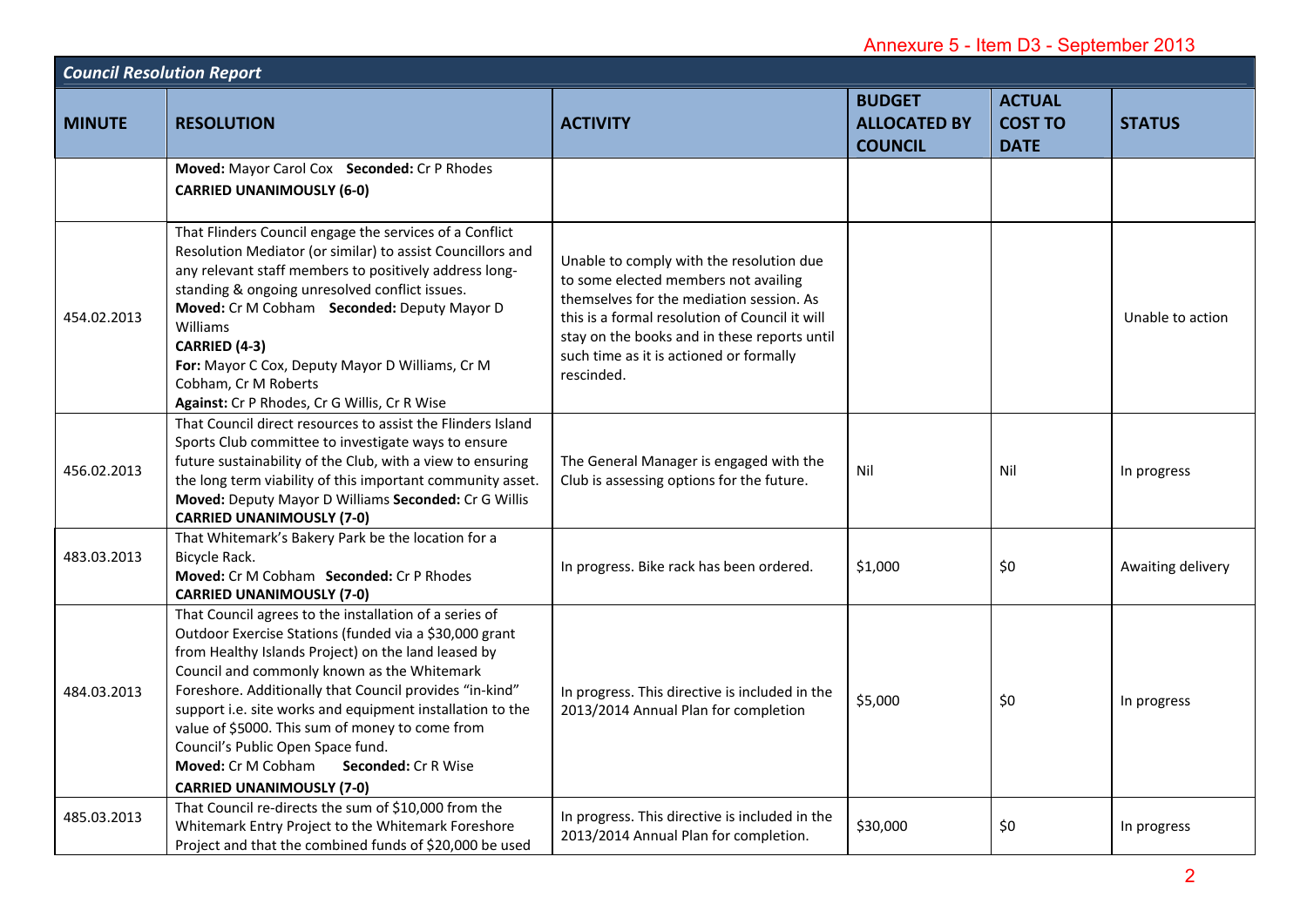| Annexure 5 - Item D3 - September 2013 |                                                                                                                                                                                                                                                                                                                                                                                                                                                            |                                                                                                             |                                                        |                                                |                                                                                                                                                       |
|---------------------------------------|------------------------------------------------------------------------------------------------------------------------------------------------------------------------------------------------------------------------------------------------------------------------------------------------------------------------------------------------------------------------------------------------------------------------------------------------------------|-------------------------------------------------------------------------------------------------------------|--------------------------------------------------------|------------------------------------------------|-------------------------------------------------------------------------------------------------------------------------------------------------------|
| <b>Council Resolution Report</b>      |                                                                                                                                                                                                                                                                                                                                                                                                                                                            |                                                                                                             |                                                        |                                                |                                                                                                                                                       |
| <b>MINUTE</b>                         | <b>RESOLUTION</b>                                                                                                                                                                                                                                                                                                                                                                                                                                          | <b>ACTIVITY</b>                                                                                             | <b>BUDGET</b><br><b>ALLOCATED BY</b><br><b>COUNCIL</b> | <b>ACTUAL</b><br><b>COST TO</b><br><b>DATE</b> | <b>STATUS</b>                                                                                                                                         |
|                                       | to purchase a suitable outdoor barbecue and replace the<br>existing "opera house" structure.<br>Council requests the General Manager seek quotes for the<br>demolition of the existing "Opera House" structure and<br>for the design and construction of a basic shelter and BBQ<br>for the site. These quotes are to be presented to Council<br>for formal consideration.<br>Moved: Mayor C Cox Seconded: Cr G Willis<br><b>CARRIED UNANIMOUSLY (7-0)</b> |                                                                                                             |                                                        |                                                |                                                                                                                                                       |
| 529.05.2013                           | That Council allocates sufficient funds to quantify the cost<br>of upgrading the Emita Hall to a standard fit for public<br>use.<br><b>Moved: Cr M Roberts</b><br>Seconded: Cr R Wise<br>CARRIED (5-2)<br>For: Mayor C Cox, Deputy Mayor D Williams, Cr M<br>Cobham, Cr P Rhodes, Cr G Willis<br>Against: Cr M Roberts, Cr R Wise                                                                                                                          | In progress and included in 2013/2014<br>Annual Plan.                                                       | NII                                                    | Unknown                                        | Community<br>Facilities Audit is in<br>progress                                                                                                       |
| 531.05.2013                           | That Council acquires the capability to support the<br>ongoing temporary use of the Emita Hall by the cubs and<br>scouts.<br>Moved: Cr P Rhodes<br>Seconded: Deputy Mayor D<br>Williams<br><b>CARRIED UNANIMOUSLY (7-0)</b>                                                                                                                                                                                                                                | The Emita Hall has been closed to the public<br>until such time as the known safety risks are<br>rectified. | Nil                                                    | N/A                                            | A series of known<br>safety risks exist<br>with the facility and<br>ongoing use would<br>expose Council and<br>the community to<br>unacceptable risk. |
| 532.05.2013                           | That the Emita Hall committee and user groups be<br>consulted re the Hall repair/upgrade.<br><b>Moved: Cr M Roberts</b><br>Seconded: Cr M Cobham<br><b>CARRIED UNANIMOUSLY (7-0)</b>                                                                                                                                                                                                                                                                       | Staff have met with the Committee and are<br>actively working towards the upgrade of the<br>Hall.           | NII                                                    | N/A                                            | In progress                                                                                                                                           |
| 535.05.2013                           | That Flinders Council recognises the impact that Cancer<br>has on this small community and assists local runner and<br>Deputy Mayor David Williams in raising funds for the Cure<br>Cancer Foundation through offering Sponsorship as<br>follows:<br>Allocating staff resources to the value of \$500 to<br>a)<br>raise media, local government and community<br>awareness of the 200kms for a Cure event;<br>and                                          | Assistance is being provided.                                                                               | \$750                                                  | Staff time                                     | In progress<br>२                                                                                                                                      |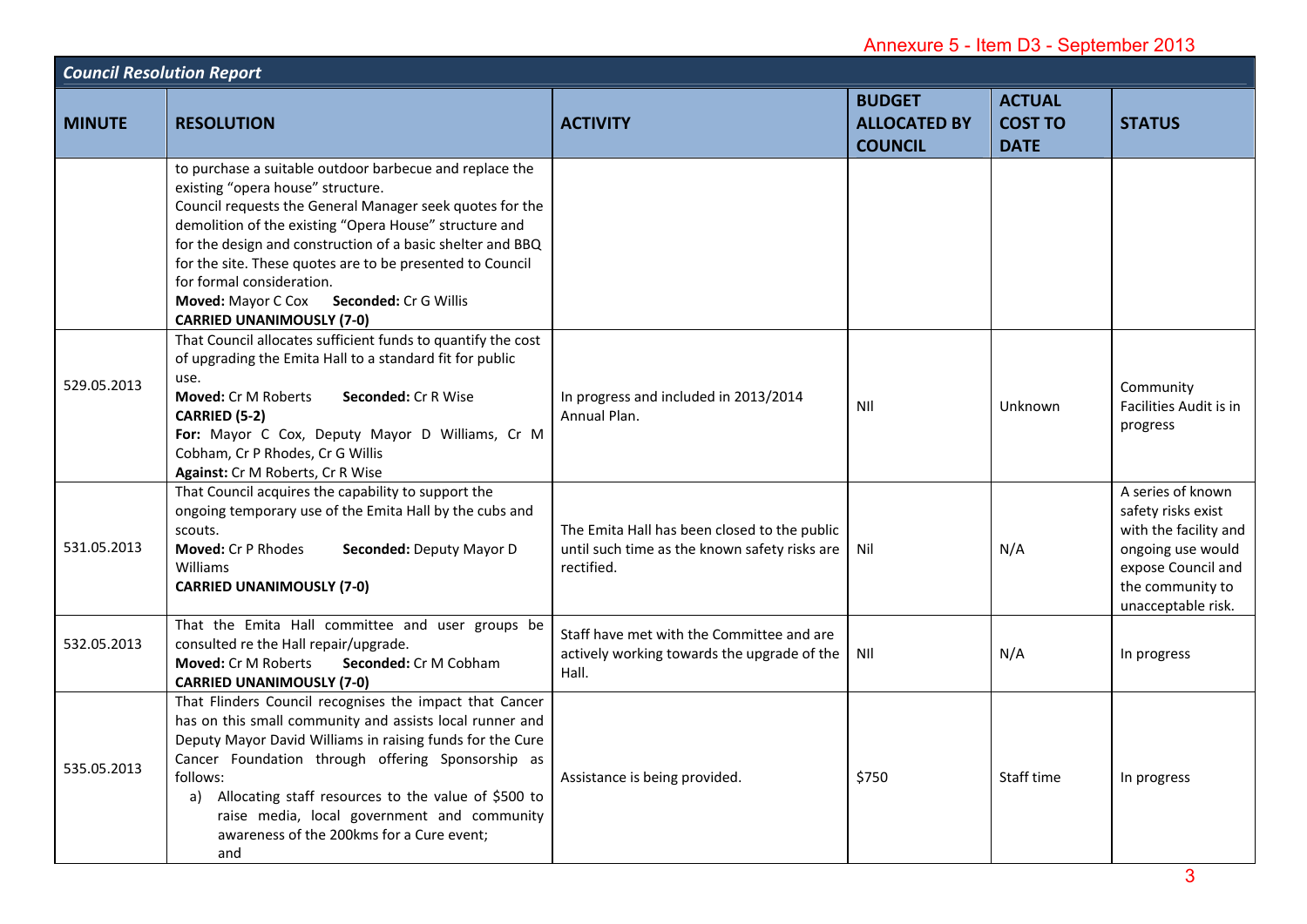|                                  |                                                                                                                                                                                                                                                                                                                                                                                                                                                                                                                                                                                                                                                                                                                                                                                                                                                                                                                                                                                                                                                                                                                                                                                                                                                                                                                     |                                                                                                                                                                           | Annexure 5 - Item D3 - September 2013                  |                                                |               |  |
|----------------------------------|---------------------------------------------------------------------------------------------------------------------------------------------------------------------------------------------------------------------------------------------------------------------------------------------------------------------------------------------------------------------------------------------------------------------------------------------------------------------------------------------------------------------------------------------------------------------------------------------------------------------------------------------------------------------------------------------------------------------------------------------------------------------------------------------------------------------------------------------------------------------------------------------------------------------------------------------------------------------------------------------------------------------------------------------------------------------------------------------------------------------------------------------------------------------------------------------------------------------------------------------------------------------------------------------------------------------|---------------------------------------------------------------------------------------------------------------------------------------------------------------------------|--------------------------------------------------------|------------------------------------------------|---------------|--|
| <b>Council Resolution Report</b> |                                                                                                                                                                                                                                                                                                                                                                                                                                                                                                                                                                                                                                                                                                                                                                                                                                                                                                                                                                                                                                                                                                                                                                                                                                                                                                                     |                                                                                                                                                                           |                                                        |                                                |               |  |
| <b>MINUTE</b>                    | <b>RESOLUTION</b>                                                                                                                                                                                                                                                                                                                                                                                                                                                                                                                                                                                                                                                                                                                                                                                                                                                                                                                                                                                                                                                                                                                                                                                                                                                                                                   | <b>ACTIVITY</b>                                                                                                                                                           | <b>BUDGET</b><br><b>ALLOCATED BY</b><br><b>COUNCIL</b> | <b>ACTUAL</b><br><b>COST TO</b><br><b>DATE</b> | <b>STATUS</b> |  |
|                                  | b) \$250 as a direct donation.<br>Moved: Mayor C Cox<br><b>Seconded: Cr R Wise</b><br><b>CARRIED UNANIMOUSLY (6-0)</b>                                                                                                                                                                                                                                                                                                                                                                                                                                                                                                                                                                                                                                                                                                                                                                                                                                                                                                                                                                                                                                                                                                                                                                                              |                                                                                                                                                                           |                                                        |                                                |               |  |
| 560.06.2013                      | 1. That Council fund from reserves and to a maximum<br>amount of \$110,000, the work necessary to ensure<br>that the Emita Hall is weather and vermin proof and a<br>safe, useable community facility.<br>2. That Council obtain at least two quotes from builders<br>re the renovation/repair work that is required on the<br>Emita Hall.<br>3. The essential work required, as deemed by Council<br>staff together with the Emita Hall Committee, is as<br>follows :-<br>replace existing roof and guttering<br>a)<br>rewire the building as per electricians brief<br>b)<br>ensure that the building is vermin-proof by re-<br>C)<br>cladding the exterior walls<br>provide the toilet facilities with disabled access<br>d)<br>4. Provide the services of Council's OH&S Risk<br>Management Officer to investigate, liaise and<br>undertake the necessary work to enable community<br>volunteers to assist, where practicable, in the work<br>required at the Emita Hall.<br>5. Provide the services of Council's Community<br>Development Staff to seek funding opportunities for<br>the work required to upgrade the Hall's kitchen<br>facilities to at least the minimum standard required<br>for food preparation/serving.<br>Moved: Cr M Cobham Seconded: Cr M Roberts<br><b>CARRIED UNANIMOUSLY (5-0)</b> | Disabled toilet delivered and paid for.<br>A grant application has been submitted by<br>the Community Development Officer to<br>seek funding for works on the Emita Hall. | \$110,000                                              | $$5500 (+ statf)$<br>time)                     | In progress   |  |
| 566.06.2013                      | That Council resolve to grant Community Grant funds to<br>the listed projects.<br>Moved: Cr R Wise<br>Seconded: Cr M<br>Roberts<br><b>CARRIED UNANIMOUSLY (5-0)</b>                                                                                                                                                                                                                                                                                                                                                                                                                                                                                                                                                                                                                                                                                                                                                                                                                                                                                                                                                                                                                                                                                                                                                 | All applicants have been notified and funds<br>allocated for reimbursement to applicants<br>as required.                                                                  | \$4,637.98                                             |                                                | Complete      |  |
| 568.06.2013                      | 1. That the Gunn Bequest Grants be allocated to projects                                                                                                                                                                                                                                                                                                                                                                                                                                                                                                                                                                                                                                                                                                                                                                                                                                                                                                                                                                                                                                                                                                                                                                                                                                                            | All applicants have been notified and funds                                                                                                                               | 1. \$4,898                                             |                                                | Complete      |  |
|                                  |                                                                                                                                                                                                                                                                                                                                                                                                                                                                                                                                                                                                                                                                                                                                                                                                                                                                                                                                                                                                                                                                                                                                                                                                                                                                                                                     |                                                                                                                                                                           |                                                        |                                                | Δ             |  |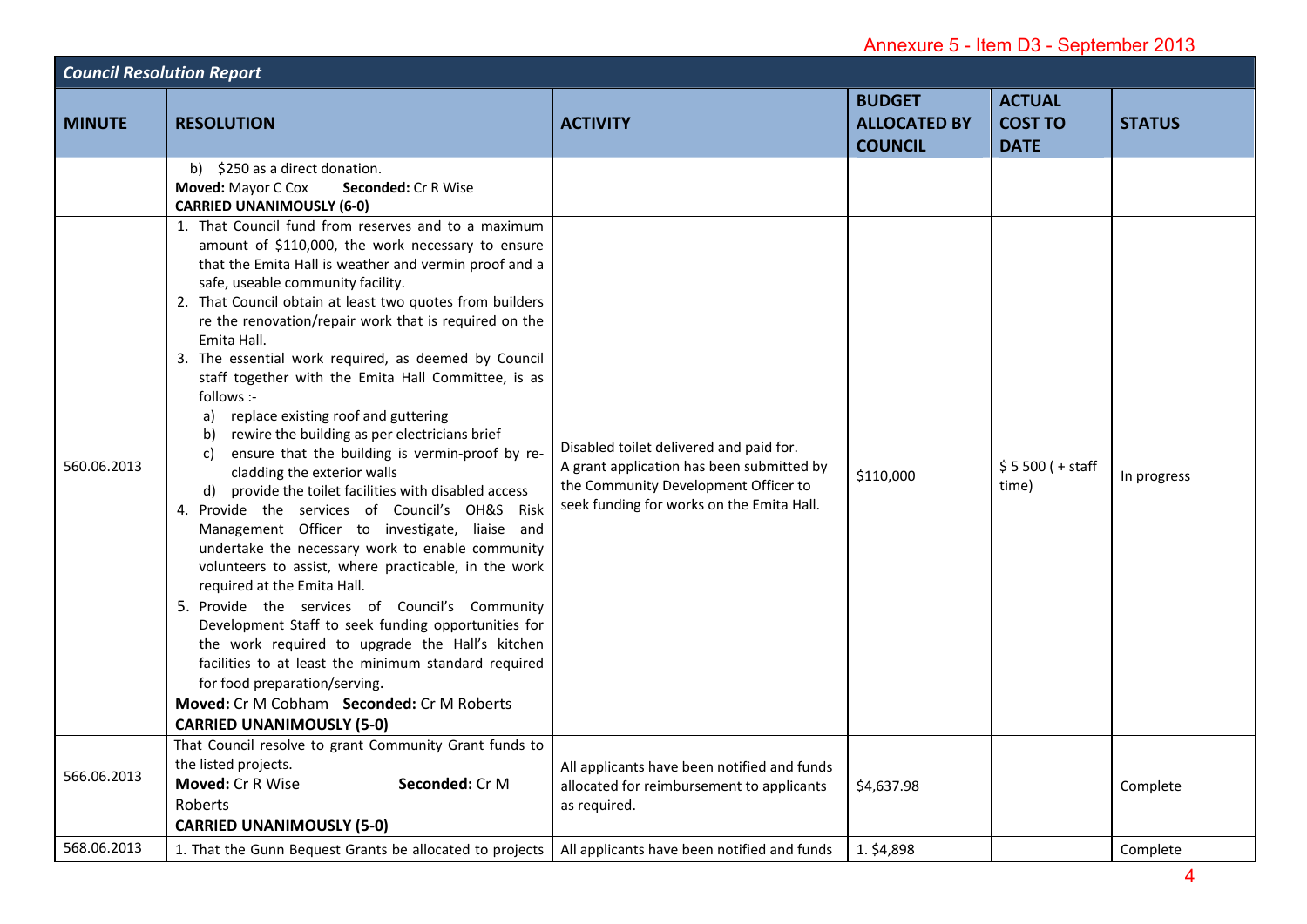| Annexure 5 - Item D3 - September 2013 |                                                                                                                                                                                                                                                                                                                                                                                                                                                                                                       |                                                                                                             |                                                        |                                                |                    |
|---------------------------------------|-------------------------------------------------------------------------------------------------------------------------------------------------------------------------------------------------------------------------------------------------------------------------------------------------------------------------------------------------------------------------------------------------------------------------------------------------------------------------------------------------------|-------------------------------------------------------------------------------------------------------------|--------------------------------------------------------|------------------------------------------------|--------------------|
| <b>Council Resolution Report</b>      |                                                                                                                                                                                                                                                                                                                                                                                                                                                                                                       |                                                                                                             |                                                        |                                                |                    |
| <b>MINUTE</b>                         | <b>RESOLUTION</b>                                                                                                                                                                                                                                                                                                                                                                                                                                                                                     | <b>ACTIVITY</b>                                                                                             | <b>BUDGET</b><br><b>ALLOCATED BY</b><br><b>COUNCIL</b> | <b>ACTUAL</b><br><b>COST TO</b><br><b>DATE</b> | <b>STATUS</b>      |
|                                       | as listed.<br>2. That \$2000 be allocated to CBI Golf Club as an<br>additional Community Grant and that the Community<br>Development Officer be requested to assist the club in<br>sourcing grants for the remainder of the funds required.<br>Moved: Cr M Roberts<br>Seconded: Cr M Cobham<br><b>CARRIED UNANIMOUSLY (5-0)</b>                                                                                                                                                                       | allocated for reimbursement to applicants<br>as required.                                                   | $2.$ \$2,000                                           |                                                |                    |
| 590.07.2013                           | That in accordance with the provisions of Section 82 of<br>the Local Government Act 1993, the Budget Estimates for<br>the Financial Year 1 July 2013 to 30 June 2014 be adopted.<br>Moved: Cr P Rhodes<br>Seconded: Cr G Willis<br><b>CARRIED UNANIMOUSLY (7-0)</b>                                                                                                                                                                                                                                   |                                                                                                             |                                                        |                                                | Complete           |
| 591.07.2013                           | That if the NRM North funding doesn't come through<br>Council will reconsider the budget in light of reduced<br>income.<br>Moved: Mayor C Cox<br>Seconded: Cr M Cobham<br><b>CARRIED UNANIMOUSLY (7-0)</b>                                                                                                                                                                                                                                                                                            | NRM North funding is confirmed but an<br>agreement on an operating and staff model<br>has yet to be agreed. |                                                        |                                                | Ongoing            |
| 597.07.2013                           | That the Flinders Council instructs the General Manager<br>to work with the private land owner and Crown Lands to<br>formalise enduring access for the public to White Beach<br>on Flinders Island.<br>Moved: Cr G Willis<br>Seconded: Cr M Cobham<br><b>CARRIED UNANIMOUSLY (7-0)</b>                                                                                                                                                                                                                | Included in the 2013/2014 Annual Plan                                                                       |                                                        |                                                | <b>Not Started</b> |
| 598.07.2013                           | That Council include in its Annual Plan for 2013-2014 the<br>following:<br>Action: 2.2.1.1 Council explore the development of a boat<br>launching facility and associated infrastructure adjacent<br>to the Tasports Slip at Lady Barron.<br>Tasks:<br>1. Cr Willis develops a working group to firstly get<br>community agreement to construct a new boat<br>ramp and then to liaise with users on the design<br>required for the facility and reports back to Council<br>on the preferred approach. | CI Willis has held a meeting with interested<br>community members.                                          |                                                        |                                                | Ongoing            |
|                                       |                                                                                                                                                                                                                                                                                                                                                                                                                                                                                                       |                                                                                                             |                                                        |                                                | 5                  |